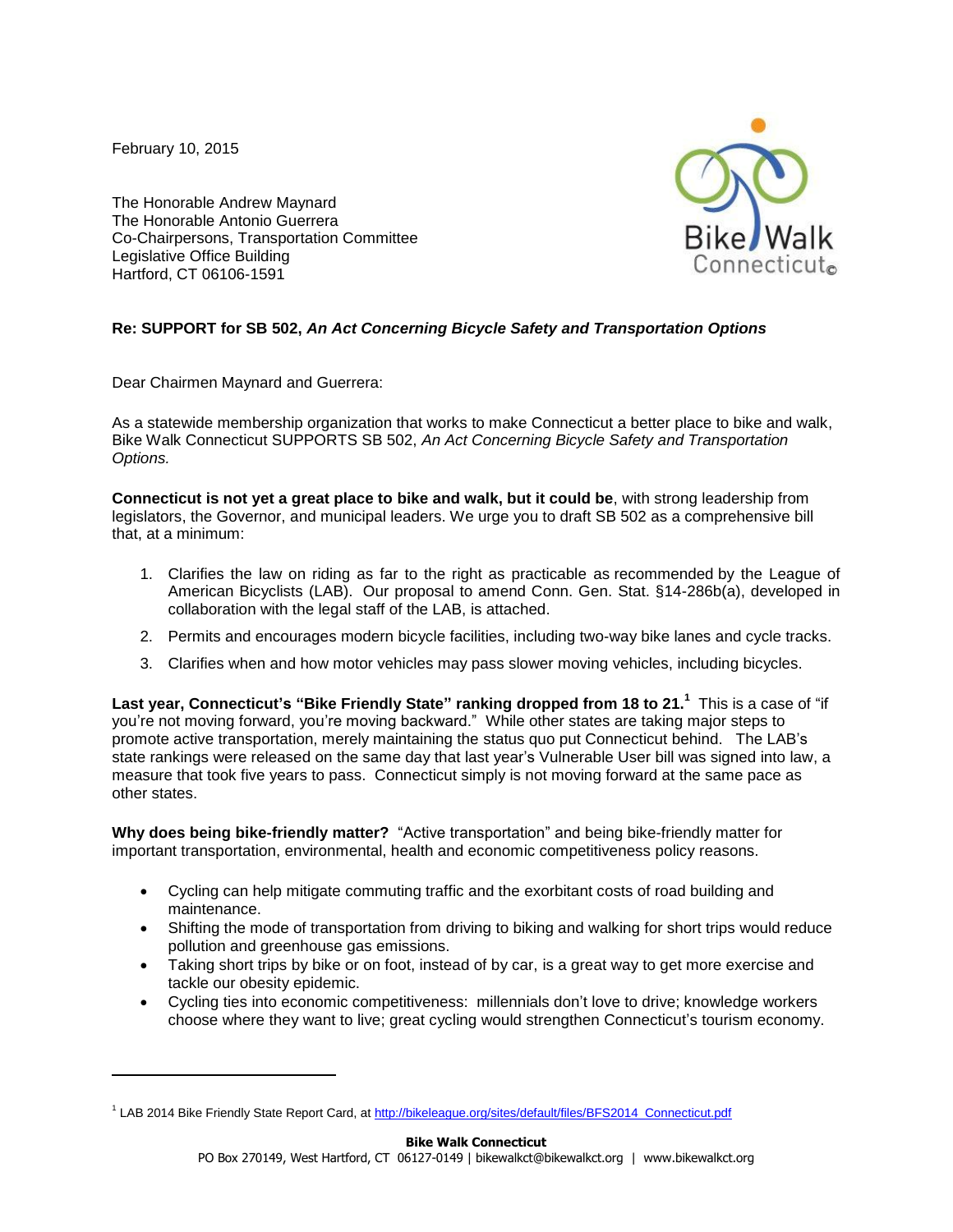**Cycling can help manage commuting traffic and avoid costs of road building and maintenance.** The [2014 MetroHartford Progress Points report](http://www.metrohartfordprogresspoints.org/downloads/Metro_Hartford_Progress_Points_2014.pdf)<sup>2</sup> found that 81% of all workers in Greater Hartford commute alone by car, and that 83% of the 121,000 jobs in Hartford are filled by commuters. Surely this is a factor in highway congestion. Making it easier to commute by bike, in combination with transit, will mitigate traffic congestion and help avoid the exorbitant costs of road expansion and maintenance.

**Shifting the mode of transportation from driving to biking and walking for short trips would reduce pollution and greenhouse gas emissions.** Promoting active transportation for trips of three to five miles or less should be part of Connecticut's climate action plan.

**Being inhospitable to biking and walking contributes to our obesity epidemic.** Connecticut's adult obesity rate is 25.0%, up from 10.4% in 1990. The obesity rate for children age 10-17 is 15%, up from 12.3% in 2004. 3 Obesity related health problems like diabetes, hypertension, heart disease, arthritis, and obesity-related cancer can be disastrous on a personal level. They are also enormous drains on our personal and public finances. Many people want to bike and walk more but they don't feel safe doing so on our streets and roads. Parents are reluctant to let their kids walk or bike to school because of safety concerns with vehicle traffic. Embracing biking and walking as a matter of transportation policy would help check these trends.

#### **Cycling ties into economic competitiveness in other ways: Millennials don't love to drive; knowledge workers choose where they want to live; great cycling would boost Connecticut's tourism economy.**

- It is now well-known that **millennials** choose to drive far less than preceding generations. Many **knowledge workers** won't consider living anywhere but in a walkable, bikeable community. A place where 81% of a region commutes to work alone by car on congested highways does not depict a lifestyle that is attractive to the millennials and knowledge workers we want to attract and keep in our labor force.
- Biking—and walking—makes for **vibrant town centers and cities.** By putting "feet (and wheels) on the street," biking and walking creates lively cities, towns, commercial districts and neighborhoods.
- Our historic sites, working farms, rolling hills, stone walls, and views of the Sound beg to be explored by bike. Connected, completed multiuse paths, along with modern complete streets designs, would boost **Connecticut's tourism economy** significantly.

We hope 2015 will be the year that Connecticut moves to the forefront on becoming a great place to bike and walk. Thank you for considering our views.

Sincerely,

l

Kelly Kennes

Kelly Kennedy, Esq., Executive Director Bike Walk Connecticut

<sup>2</sup> <http://www.metrohartfordprogresspoints.org/>

<sup>3</sup> The State of Obesity, a project of the Trust for America's Health and the Robert Wood Johnson Foundation, at <http://stateofobesity.org/states/ct/> .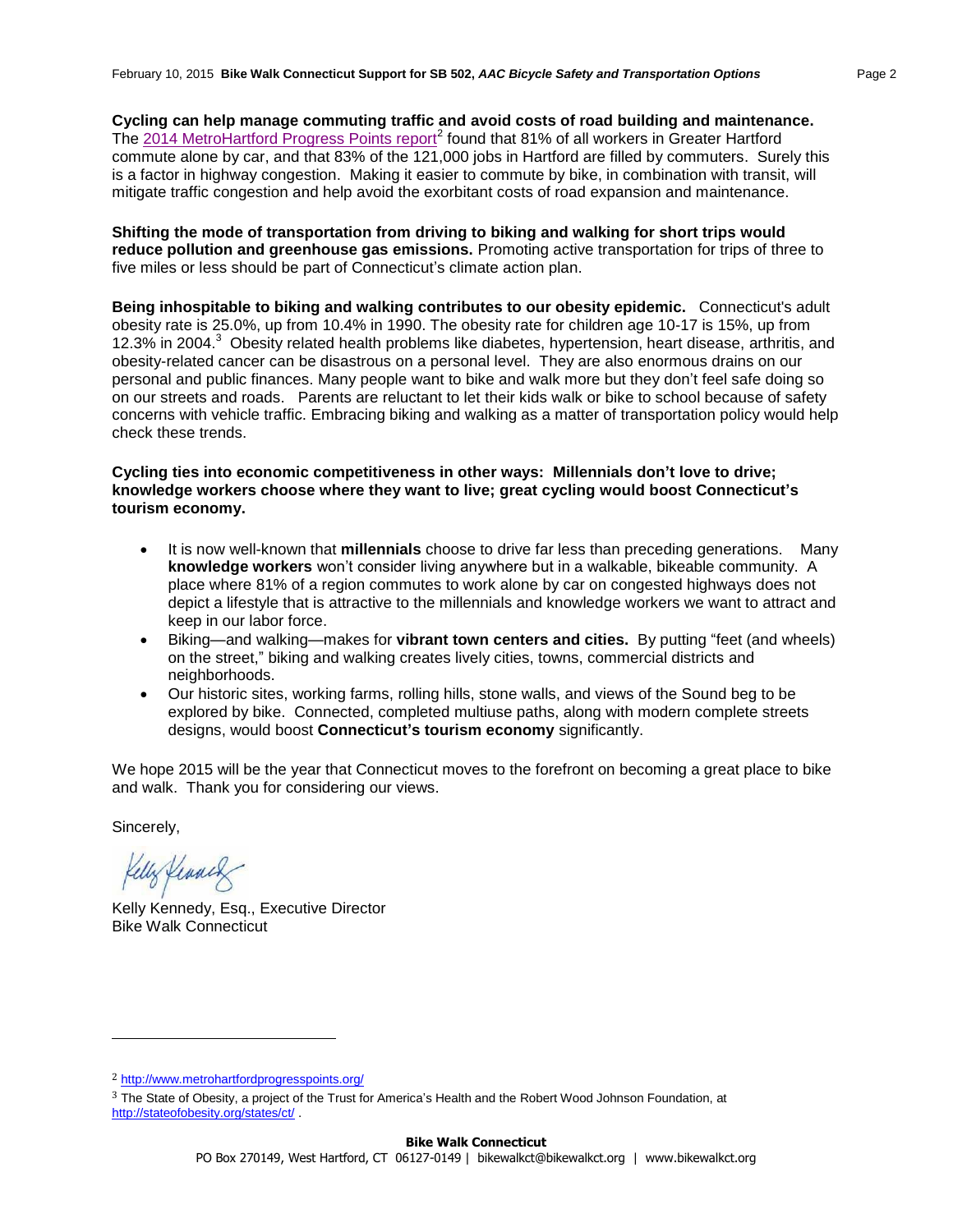# **Definitions from the National Association of City Transportation Officials (NACTO) [Urban Bikeway Design Guide](http://nacto.org/cities-for-cycling/design-guide/)**

**Bike Lanes:** A bike lane is a part of the roadway designated by striping, signs, and pavement markings for the preferential or exclusive use of bicyclists. Bike lanes let bicyclists to ride at their preferred speed without interference from prevailing traffic conditions and facilitate predictable behavior between bicyclists and motorists. A bike lane is distinguished from a cycle track in that it has no physical barrier (bollards, medians, raised curbs, etc.) that restricts the encroachment of motorized traffic.



**Conventional bike lanes** are an exclusive space for bicyclists through the use of pavement markings and signs. The bike lane is adjacent to motor vehicle travel lanes and flows in the same direction. Bike lanes are typically on the right

side of the street, between the adjacent travel lane and curb, road edge, or parking lane.



**Buffered bike lanes** are conventional bicycle lanes paired with a designated buffer space separating the bicycle lane from the adjacent motor vehicle travel lane and/or parking lane.



**Contra-flow bicycle lanes** allow bicyclists to ride in the opposite direction of motor vehicle traffic. They convert a one-way traffic street into a two-way street: one direction for motor vehicles and bikes, and the other for bikes only. Contra-flow



**Left-side bike lanes** are conventional bike lanes placed on the left side of one-way streets or twoway median divided streets.

lanes are separated with yellow center lane striping.

**Cycle Tracks:** A cycle track is an exclusive bike facility that combines a separated path with the onstreet infrastructure of a conventional bike lane. A cycle track is physically separated from motor traffic and distinct from the sidewalk. Where on-street parking is allowed, cycle tracks are located to the curbside of the parking (in contrast to bike lanes). Cycle tracks may be one-way or two-way, and may be at street level, at sidewalk level, or at an intermediate level. By separating cyclists from motor traffic, cycle tracks can offer more security than bike lanes and are attractive to a wider spectrum of the public.



**[One-Way Protected Cycle](http://nacto.org/cities-for-cycling/design-guide/cycle-tracks/one-way-protected-cycle-tracks/)  [Tracks](http://nacto.org/cities-for-cycling/design-guide/cycle-tracks/one-way-protected-cycle-tracks/)** are at street level and use a variety of methods for physical protection from passing traffic.



**Two-way cycle tracks** are physically separated cycle tracks that allow bicycle movement in both directions on one side of the road.



**Raised cycle tracks** are vertically separated from motor vehicle traffic. A raised cycle track may allow for one-way or two-way travel by bicyclists.